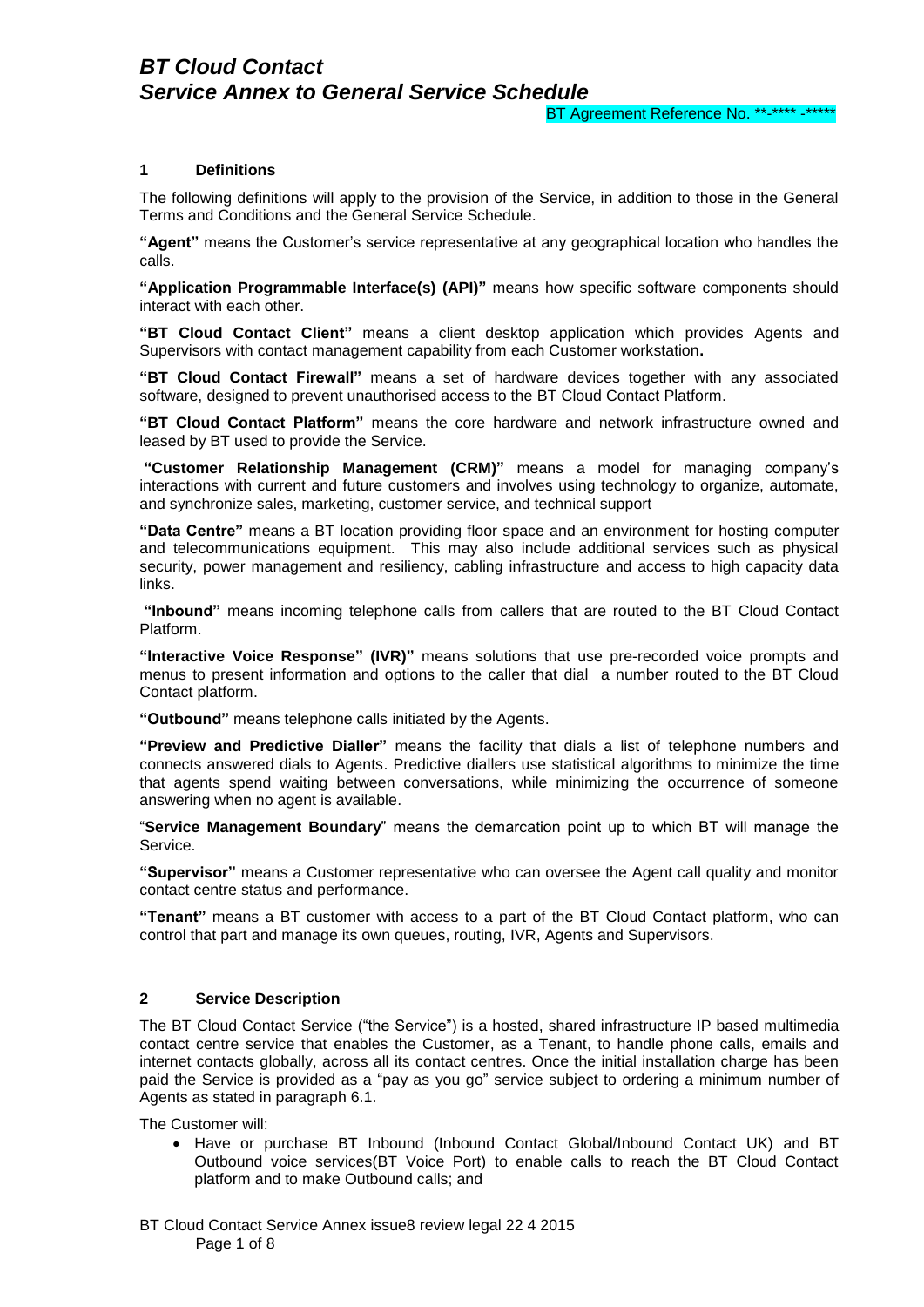BT Agreement Reference No. \*\*-\*\*\*\* -\*\*\*\*\*

- Have a connection to the internet or to BT data networks to transport data from the BT Cloud Contact platform to the Agent; and
- Order BT IP Connect or internet access to deliver calls to the Agent, depending on the Customer's network requirements.

The provision of BT Inbound voice service, BT Outbound voice service, BT IP Connect services and any BT provided internet connection are subject to additional terms and conditions covered under separate Service Annexes. If the Customer does not currently have an agreement with BT for the provision of these services, these must be ordered and agreed by a written amendment to the Agreement.

# **2.1 Service Components**

- 2.1.1 BT will provide the standard Service which consists of the following components:
	- BT OneDesktop: access to the BT OneDesktop for Agents and Supervisors, which will allow:
		- an Agent to take Inbound Communications or place Outbound Communications from any geographic location based on the Call Routing Strategies; and
		- o a Supervisor to monitor Agents, access Voice Recordings and historical and real-time reporting on the Service;
	- BT Cloud Contact Application: access to the BT Cloud Contact Application for Administrators, which will allow an Administrator to:
		- register and de-register Agents, Supervisors and Administrators;
		- o manage the configuration of individual Supervisors' and Agents' profiles including the Groups and Teams to which they belong, their Skills;
		- o manage Queues;
		- o access Voice Recordings and historical and real-time reporting on the Service; and
		- o restrict the permissions of individual Supervisors and Administrators to access Voice Recordings and historical and real-time reporting on the Service;
	- Designer Application: access to the Designer Application and the FTP Server for Administrators, which will allow an Administrator to manage the ongoing configuration of Interactive Voice Response and Call Routing Strategies;
	- Storage: storage of historical reports, Voice Recordings and CRM data from the BT OneDesktop in accordance with the storage limits set out in the Order; and
	- User guides: information for Users on how to use the Service.
	- Standard professional services as contained in the Order.
- 2.1.2 BT will provide all relevant licences for Agent software, via remote web-service downloads in accordance with the agreed design and build criteria.

### **2.2 Optional Service Components**

Throughout the term of this Agreement the Customer can order some or all of the following components at additional charge which will be agreed by the Parties in an additional Order:

- Additional IVR ports
- Voice Recording
- Real Time Report Dashboard
- **•** Historical Report Analyst
- Storage option as contained in the Order
- Preview and Predictive Dialler

BT Cloud Contact Service Annex issue8 review legal 22 4 2015 Page 2 of 8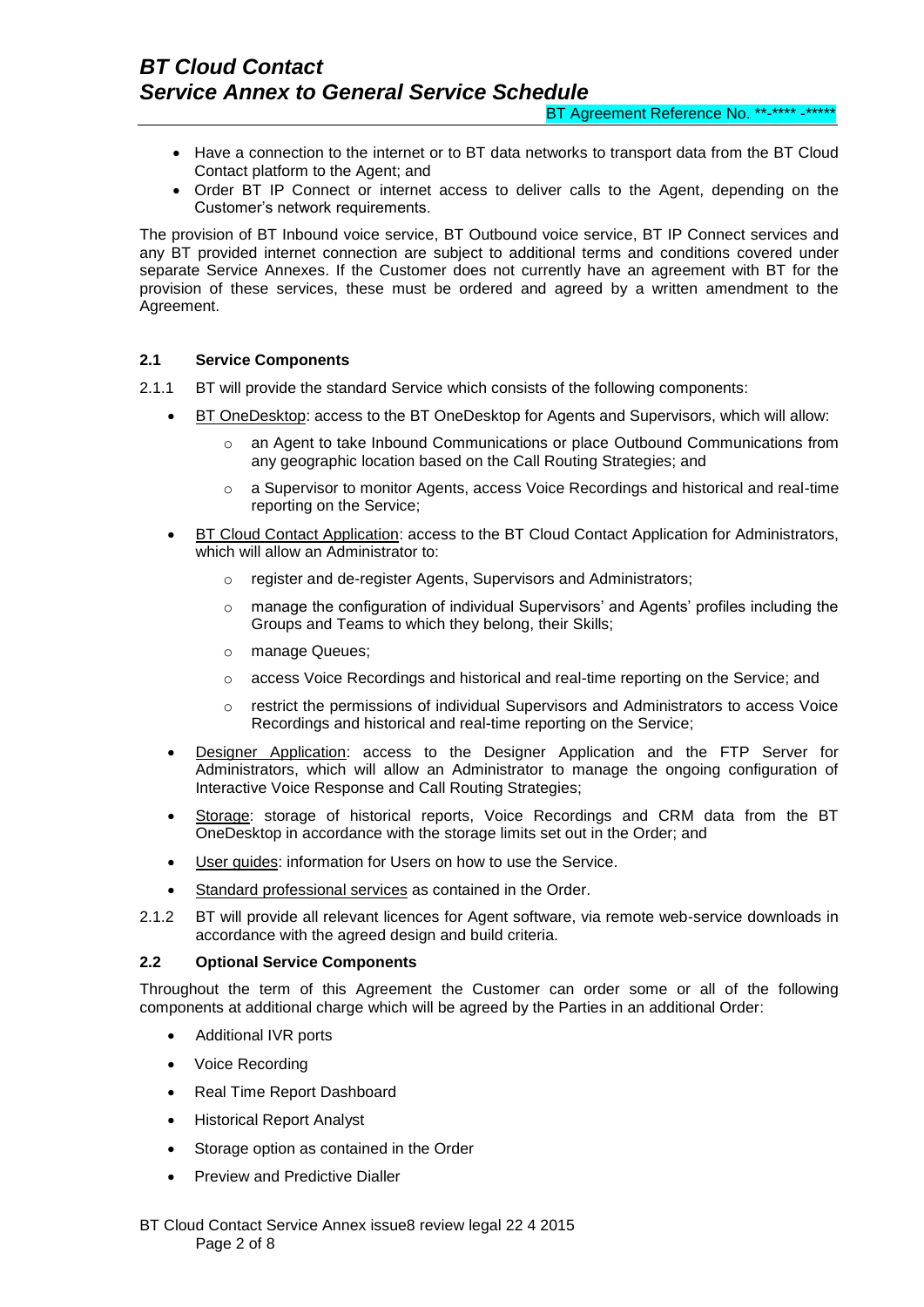- Standard connectors
- Additional Professional Services as contained in the Order.

# **2.3 Service Upgrade**

The Customer acknowledges that it may be necessary from time to time to upgrade the BT Cloud Contact Platform software. BT will aim to perform such upgrades during its regularly scheduled maintenance windows on Saturday and Sunday mornings between 01:00 – 05:00 GMT. BT will use reasonable endeavours to keep the period of upgrade to a minimum and will restore Service as soon as possible.

### **2.4 Exclusions to Service**

The Customer acknowledges that the following are not part of the Service:

- 2.4.1 All network connectivity and infrastructure within, to and from any Customer Site(s) (including a LAN and/or WAN).
- 2.4.2 Any Customer hardware, such as server and desktop PC infrastructure, or any other desktop related hardware, such as telephones, headsets or communications terminals and/or any ongoing performance development thereof.
- 2.4.3 Customer site security, infrastructure and policies.
- 2.4.4 Any Customer software such as PC Windows environment applications or associated licences with the exception of the software listed in paragraph 2.1.
- 2.4.5 Desktop integration at any Customer site.
- 2.4.6 Any Customer application (even if integrated via approved API).
- 2.4.7 The Customer acknowledges that BT does not support voice over internet and will not accept a fault report against it.
- 2.4.8 The Customer acknowledges that any voice Service provided by BT may not be capable of either calling emergency services and/or correctly identifying a caller's location to the emergency service. The Customer agrees that it is responsible for ensuring that it puts appropriate measures in place to enable Users to call emergency services.
- 2.4.9 The Customer can choose to have service delivered as G7.11 (full voice quality) or as G7.29 (compressed voice quality). Where G7.29 is selected by the customer to reduce bandwidth costs, the customer acknowledges that the quality of the voice will be degraded due to the compression algorithm.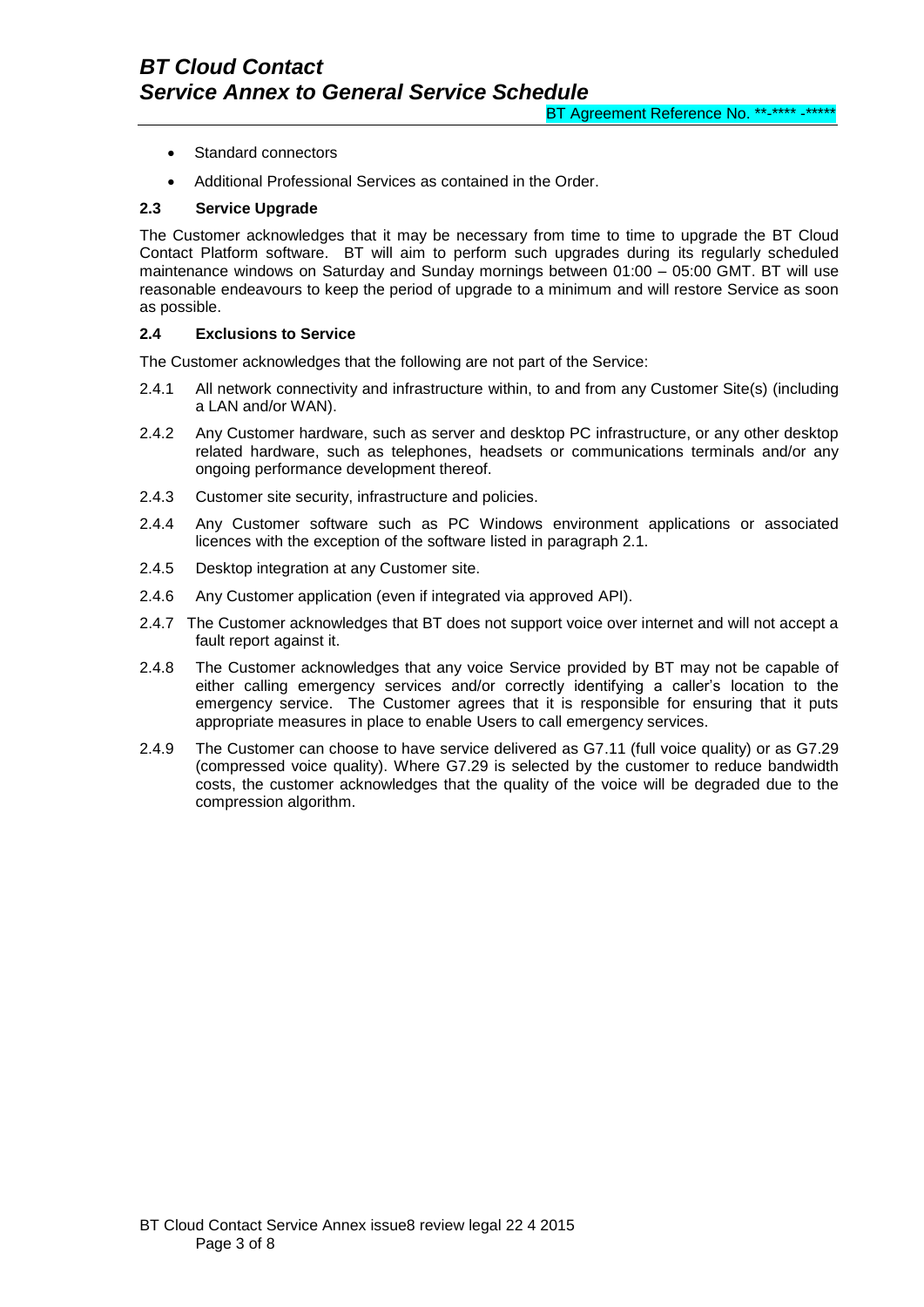# **3 Service Delivery**

The OSD occurs when the following actions have been completed:

- 3.1 BT has created the Customer environment on the BT Cloud Contact Platform;
- 3.2 BT has supplied the Customer with administrative usernames and passwords;
- 3.3 BT has supplied the Customer, the Agents and the Supervisors with access to and documentation for administrative tools;
- 3.4 BT has supplied the Customer with instructions for setting up Agents, Supervisors and administrators;
- 3.5 The Customer has carried out and signed the user acceptance test or has taken or has placed calls.

The Customer acknowledges that Service Delivery cannot occur until the BT Inbound voice service, the BT Outbound voice service and eventually BT Connect are operational.

#### **4 Service Management Boundary (SMB)**

4.1 The Customer acknowledges that:

The SMB of BT Cloud Contact for voice connectivity is the point of interconnect with the BT voice network.

The hosted platform boundary of the BT Cloud Contact Service for data connectivity is the designated BT Cloud Contact Firewall(s) at the BT Data Centres. This applies to and includes provisioning, maintenance and management of all elements up to this SMB. These elements include: ACD servers, access servers and gateways, connection servers, domain controllers, databases, network switches/nodes and designated firewalls.

# **5 The Customer's Responsibilities**

- 5.1 The Customer will provide BT with all reasonable assistance for BT to perform the Service(s) and acknowledges that certain minimum technical requirements are necessary.
- 5.2 The Customer will ensure that BT is provided with all reasonable assistance and any necessary information to enable BT to undertake Customer awareness training, including but not limited to the Customer's existing contact centre procedures.
- 5.3 The Customer will give BT the name(s) and contact details of the individual(s) who are authorised to act on behalf of the Customer for service management matters ("Client Contact").
- 5.4 The Customer Contact will:
- 5.4.1 Be available at all times and provide assistance and information during Service delivery;
- 5.4.2 Be available after Service delivery in accordance with the Service maintenance option;
- 5.4.3 Take incident reports from Users, who may not contact BT directly;
- 5.4.4 Report incidents to the Service Centre using the reporting procedures notified by BT and be available for all subsequent incident management communications; and
- 5.4.5 Inform BT of changes to any information supplied when ordering the Service including changes to the Customer Contact details.
- 5.5 The Customer will provide and maintain its own LAN and/or WAN and ensure that the LAN protocols and applications it uses will operate satisfactorily over WAN connections using the Service.
- 5.6 Except for IP addresses expressly registered in the Customer's name, all IP addresses, BT based domain names and telephone numbers made available with the Service will at all times remain the property of BT or its suppliers and will be non-transferable. All the Customer's rights to use such IP addresses, domain names or telephone numbers will cease on termination or expiration of the Service.

BT Cloud Contact Service Annex issue8 review legal 22 4 2015 Page 4 of 8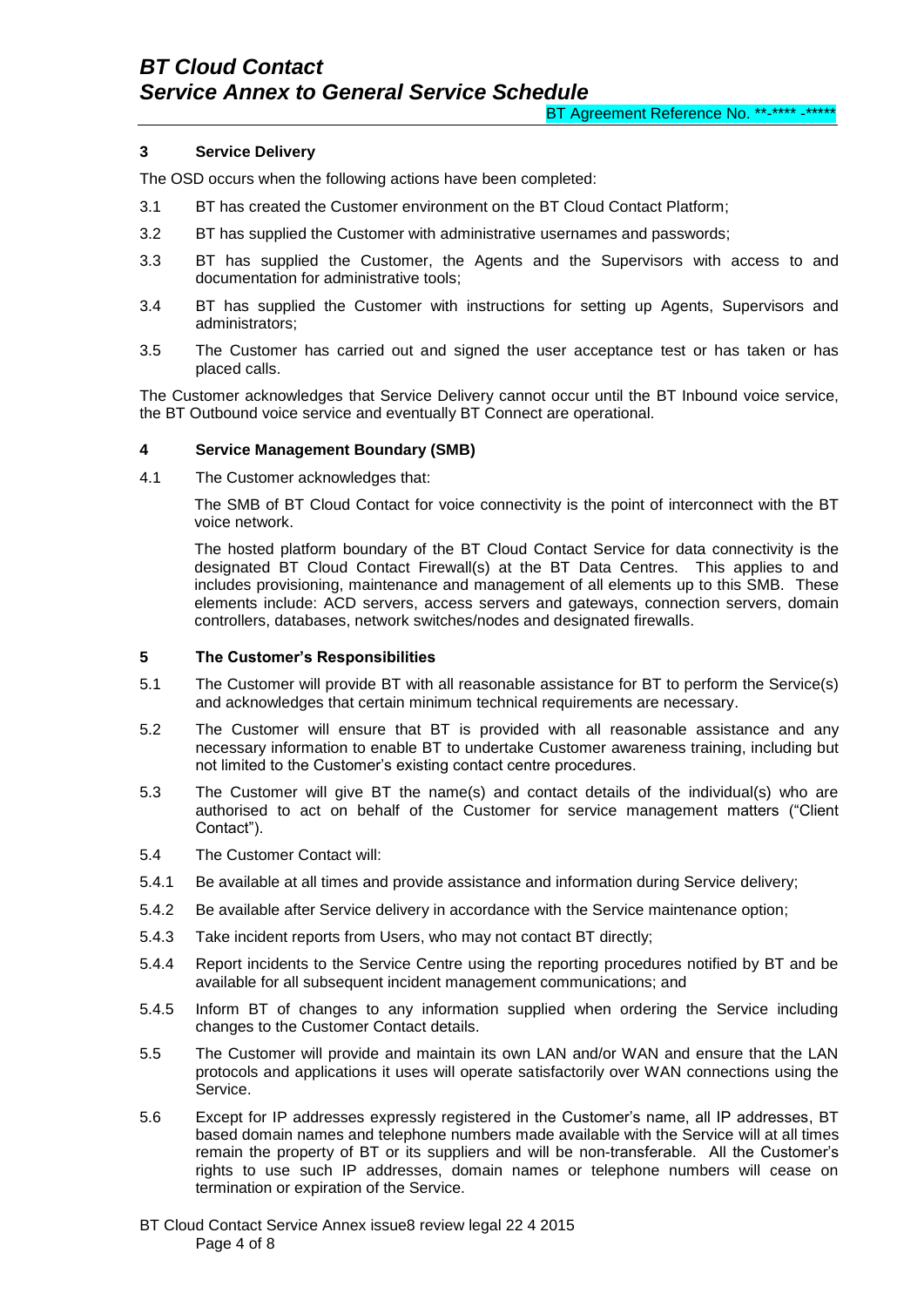- 5.7 The Customer is responsible for the distribution, ongoing management, maintenance, security and proper use of all valid usernames, userIDs and passwords used in connection with the Service and will:
- 5.7.1 Inform BT immediately if a user ID or password has, or is likely to, become known to an unauthorized person, or is being or may be used in an unauthorised way;
- 5.7.2 Take all reasonable steps to prevent unauthorised access to the Service; and
- 5.7.3 Satisfy BT's security checks if a password is lost or forgotten.
- 5.8 BT reserves the right to;
- 5.8.1 Suspend user ID and password access to the Service if BT considers that there is, or is likely to be, a breach of security; and
- 5.8.2 Require the Customer to change any or all of the Customer's passwords.

#### **Employer Disclosure**

- 5.9 In jurisdictions where an employer is legally required to make such disclosure to its employees, it is the Customer's responsibility to:
- 5.9.1 Inform its employees and Users that as part of the Service being delivered by BT, the use of any targeted applications by the Customer's employees and/or Users may be monitored and reported to the Customer by BT; and
- 5.9.2 Ensure that its employees and Users have consented or will be deemed to have consented to such monitoring and reporting, if such consent is legally required, and BT will not be liable for any failure of the Customer to comply with this instruction and the Customer will indemnify BT from and against any claims or action brought by its employees or Users against BT arising out of the delivery of Services by BT in accordance with the terms in this Clause 5.9.

#### **Agent and call volumes**

5.10 BT will provide capacity for the concurrent number of Agents that the Customer specifies in the Order for the first three (3) months following OSD (the "**First Quarter**"). During the First Quarter, if the Customer's additional call volume requirement is higher than permitted in the 'Flex volume with no notice to BT' column in the table below, the Customer will provide a forecast of the required number of Agents for the following quarter. BT will adjust the allocated capacity to meet the Customer's forecast call volume provided that any forecast change requires less than 400 Agents. If the Customer does not use all the allocated capacity in any following quarter BT reserves the right to reduce allocated capacity. The table below applies to Inbound, Outbound and Predictive Dialler Agent activities.

| Tenant<br>Concurrent<br>Agent/Call<br>volume | Flex volume<br>with no notice<br>to BT | Flex volume with 1<br>month notice to<br>ВT | Flex volume with 2<br>months' notice to<br>ВT | Flex volume with 3<br>months' notice to<br>ВT |
|----------------------------------------------|----------------------------------------|---------------------------------------------|-----------------------------------------------|-----------------------------------------------|
| $0 - 100$                                    | 30                                     | Up to $120$                                 | $120 - 200$                                   | $200 - 400$                                   |
| $101 - 300$                                  | 60                                     | Up to 120                                   | 120 - 200                                     | $200 - 400$                                   |
| $301 - 500$                                  | 80                                     | Up to 120                                   | 120 - 200                                     | $200 - 400$                                   |
| $500+$                                       | 100                                    | Up to $120$                                 | 120 - 200                                     | $200 - 400$                                   |

- 5.11 The Customer acknowledges that a maximum of 20% of queued calls with music on hold is allowed at any time in any month and any more than 20% of queued calls will be subject to the additional Charges specified on the Order. The Charges will be calculated by taking into account the maximum number of Agents concurrently logged into the BT Cloud Contact Platform, compared to the number of simultaneous calls at the peak period.
- 5.12 The Customer acknowledges that it will have to open appropriate firewall ports permanently.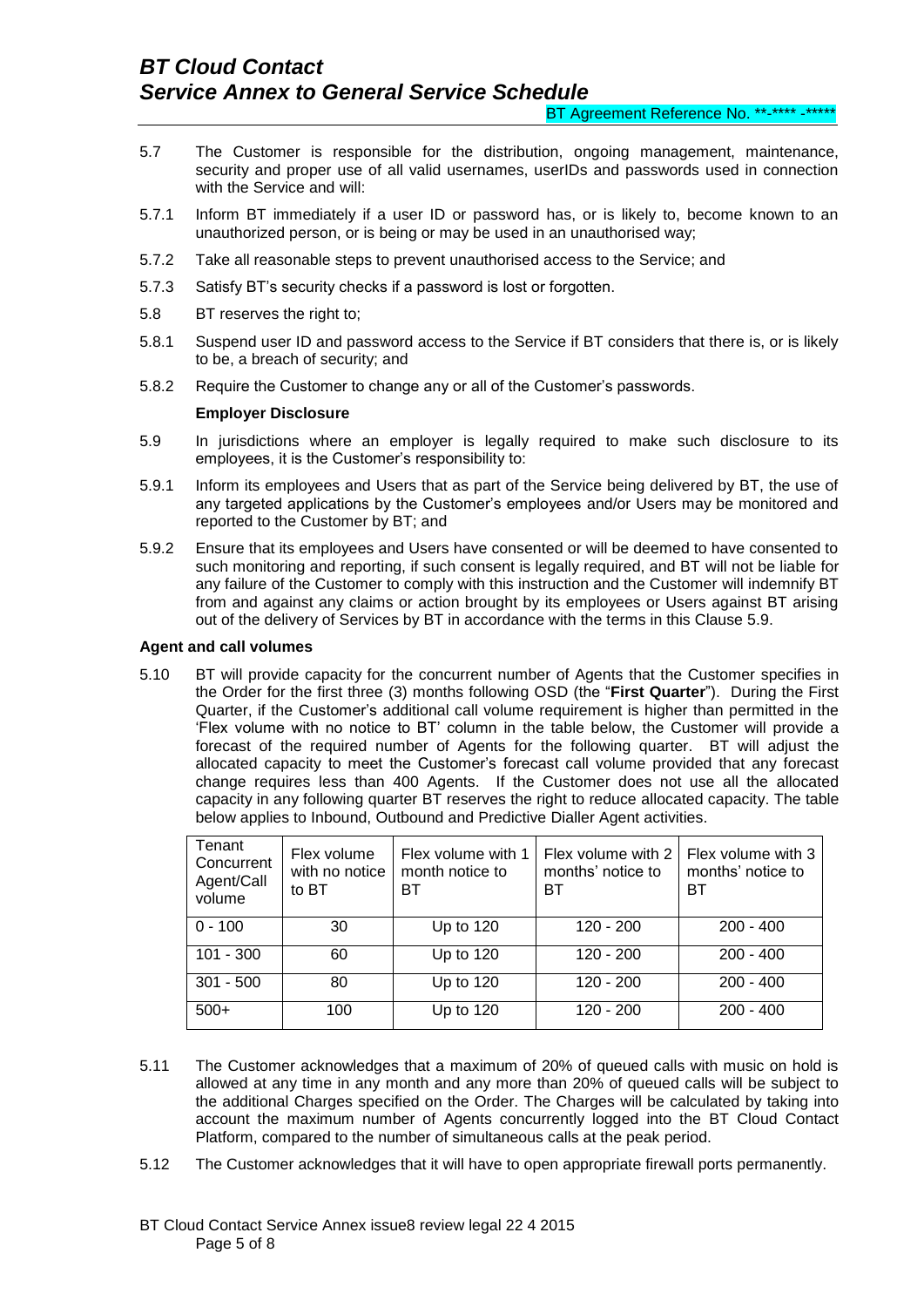BT Agreement Reference No. \*\*-\*\*\*\* -\*\*\*\*\*

- 5.13 The Customer acknowledges that it is entirely its responsibility to ensure campaign and dialling parameters are tuned such that the calling results are compliant with the dialler rules set by the regulator of the country the calls are terminating to.
- 5.14 The Customer will provide the appropriate number of Agent workstations to the required specifications as notified by BT as notified by BT prior to upgrade.
- 5.15 The Customer will provide and maintain a suitable client hardware/software environment and maintain compatibility with any upgrades to the Service.

### **6 Charges and Payment Terms**

6.1 The Customer will pay the Charges for the Service as stated on the Order and the Charges will comprise of some or all of the following components:

| <b>Product Title</b>                                                                          | Set up                           | <b>Recurring Monthly</b>     | <b>Product Description</b>                                                                                                                                                                                                                                                                                                                           |
|-----------------------------------------------------------------------------------------------|----------------------------------|------------------------------|------------------------------------------------------------------------------------------------------------------------------------------------------------------------------------------------------------------------------------------------------------------------------------------------------------------------------------------------------|
| <b>BT Cloud Contact</b><br><b>Inbound Multi</b><br>Media<br>Agent/Supervisor<br>'Concurrent'. | Yes, per<br>Agent/<br>Supervisor | Yes, per<br>Agent/Supervisor | There is a 50 Agent minimum.<br>Set-up charges are based on how<br>many new registered<br>Agents/supervisors there are,<br>measured at OSD and at six (6)<br>monthly intervals.                                                                                                                                                                      |
| <b>BT Cloud Contact</b><br><b>Inbound Multi</b><br>Media<br>Agent/Supervisor<br>'Logged in'   | Yes, per<br>Agent/<br>Supervisor | Yes, per<br>Agent/Supervisor | The Charge is based on the<br>maximum number of logged in<br>Agents in the month. There is an<br>80 Agent minimum. Set-up<br>charges are based on new<br>registered agents/supervisors<br>measured at OSD date and at six<br>(6) monthly intervals.                                                                                                  |
| <b>BT Cloud Contact</b><br><b>Predictive Agent</b>                                            | Yes, per Agent                   | Yes, per Agent               | The Charge is based on the<br>maximum number of logged in<br>Agents in the month.                                                                                                                                                                                                                                                                    |
| <b>BT Cloud Contact</b><br>Preview/Progressi<br>ve Agent                                      | Yes, per Agent                   | Yes, per Agent               | The Charge is based on the<br>maximum number of logged in<br>Agents in the month.                                                                                                                                                                                                                                                                    |
| <b>BT Cloud Contact</b><br><b>Inbound Multi</b><br>Media<br>Administrator                     | Yes                              | <b>No</b>                    | Connection Charge per<br>Administrator                                                                                                                                                                                                                                                                                                               |
| 1st Line Help<br>Desk Support<br>(provided by BT in<br>the UK)                                | <b>No</b>                        | Yes, per Agent               | Only for customers without a BT<br>first line helpdesk. Charge is<br>based on the maximum number of<br>Agents in the Month.                                                                                                                                                                                                                          |
| +Add IVR port                                                                                 | Yes                              | Yes                          | Monthly Port charge for queuing<br>and IVR will charged if usage of<br>ports exceeds 1.2 calls per<br>concurrent Agent. The Customer<br>will be warned the first time the<br>threshold is exceeded, and<br>charged if the threshold is<br>exceeded in the following Month.<br>This is for each additional port<br>going into or out of the platform. |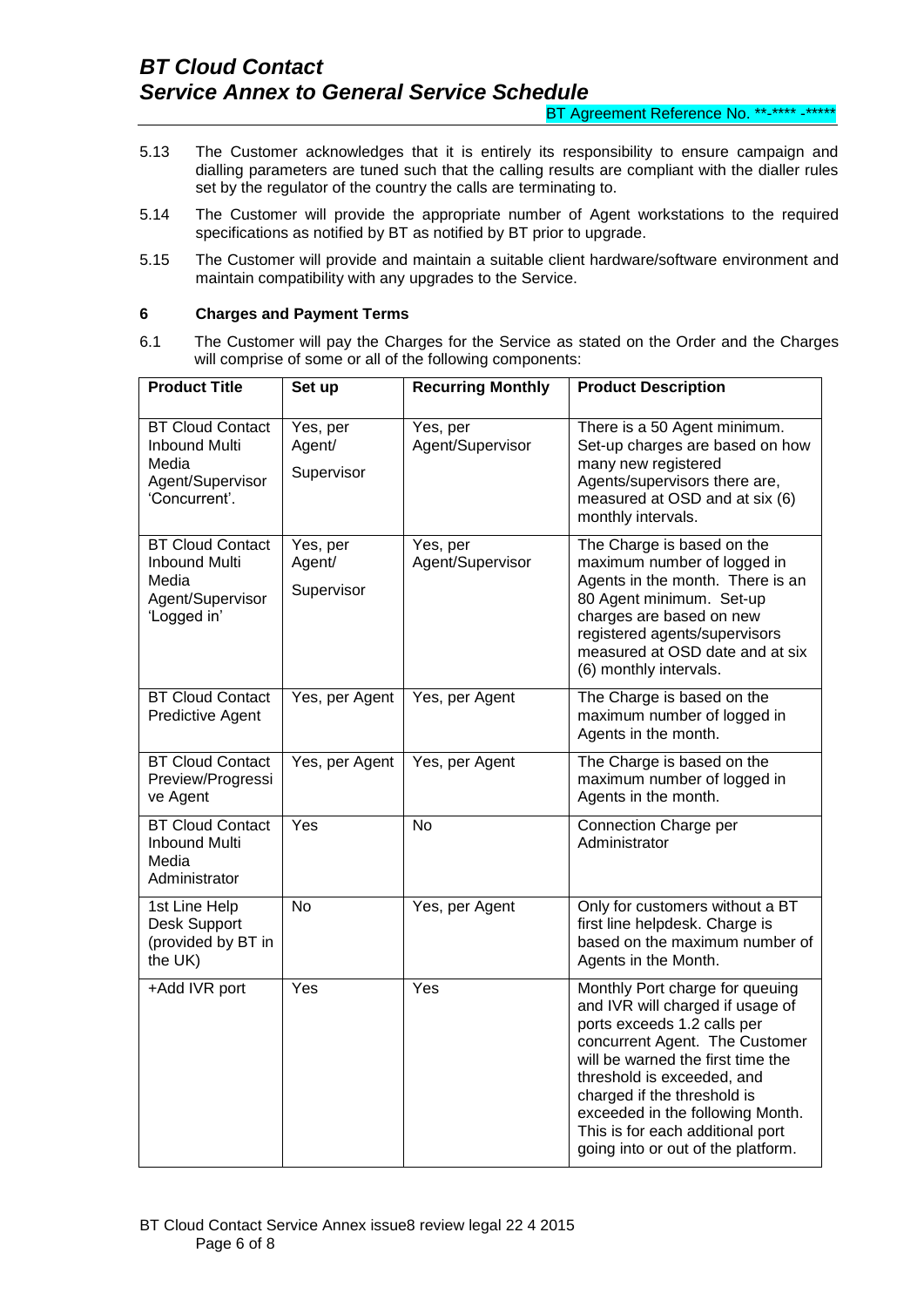# *BT Cloud Contact Service Annex to General Service Schedule*

BT Agreement Reference No. \*\*-\*\*\*\* -\*\*\*\*\*

| +Voice Recording<br>Licence                                                          | No        | Yes       | Surcharge on all Agent licence<br>charges. Monthly charge based<br>on maximum number of<br>concurrent/logged in Agents per<br>month.                                                                                                                                                                        |
|--------------------------------------------------------------------------------------|-----------|-----------|-------------------------------------------------------------------------------------------------------------------------------------------------------------------------------------------------------------------------------------------------------------------------------------------------------------|
| +Dashboard<br>Reporting                                                              | <b>No</b> | Yes       | Monthly charge based on<br>maximum number of concurrent<br>Agents per month, based on the<br>ratio concurrent supervisors to<br>concurrent Agents being less than<br>one (1) Supervisor per ten (10)<br>Agents. If the Customer has more<br>supervisors (e.g. a ratio of 1:8)<br>then surcharges may apply. |
| +Enhanced<br><b>Historical</b><br>Reporting                                          | No        | Yes       | Surcharge on all Agent licence<br>charges. Monthly charge based<br>on maximum number of<br>concurrent/logged in Agents per<br>month.                                                                                                                                                                        |
| + Storage                                                                            | Yes       | Yes       | Monthly Storage charge per<br>month per Gigabyte and will be<br>charged automatically when<br>usage exceeds 1GB.                                                                                                                                                                                            |
| +CRM Enterprise<br>connector                                                         | Yes       | Yes       | One time connection charge per<br>connector. Monthly charge based<br>on fix amount of Agents using the<br>connector. Customer needs to<br>provide a list of the agents in a<br>group that will be using the CRM<br>connector. BT will audit the usage<br>periodically.                                      |
| +WFM Enterprise<br>connector                                                         | Yes       | Yes       | One time connection charge per<br>connector. Monthly charge based<br>on maximum number of<br>concurrent/logged in Agents per<br>Month, per connector.                                                                                                                                                       |
| <b>BT Cloud Contact</b><br>Start fee                                                 | Yes       | No        | Fix fee per Tenant created on the<br>BT Cloud Contact platform.                                                                                                                                                                                                                                             |
| <b>Standard Training</b>                                                             | Yes       | No        | Administration, Supervisor and<br>Agents, usually two (2) Business<br>Days for one (1) Site plus<br>expenses. Maximum attendance<br>is ten (10) per session.                                                                                                                                                |
| <b>Standard Audit</b>                                                                | Yes       | No        | Basic Audit to gather Customer<br>technical and functional<br>requirements, usually one (1)<br>Business Day plus expenses.                                                                                                                                                                                  |
| Standard "Go<br>Live" Support Day                                                    | Yes       | No        | One Day's Go Live support at one<br>Customer Site plus expenses.                                                                                                                                                                                                                                            |
| <b>BT Configuration</b><br>Help Desk for first<br>30 days (cannot<br>be used for 1st | No charge | No charge | A BT Configuration Helpdesk can<br>be booked during the first 30 days<br>following OSD. This is to help the<br>Administrator customise its Tenant                                                                                                                                                           |